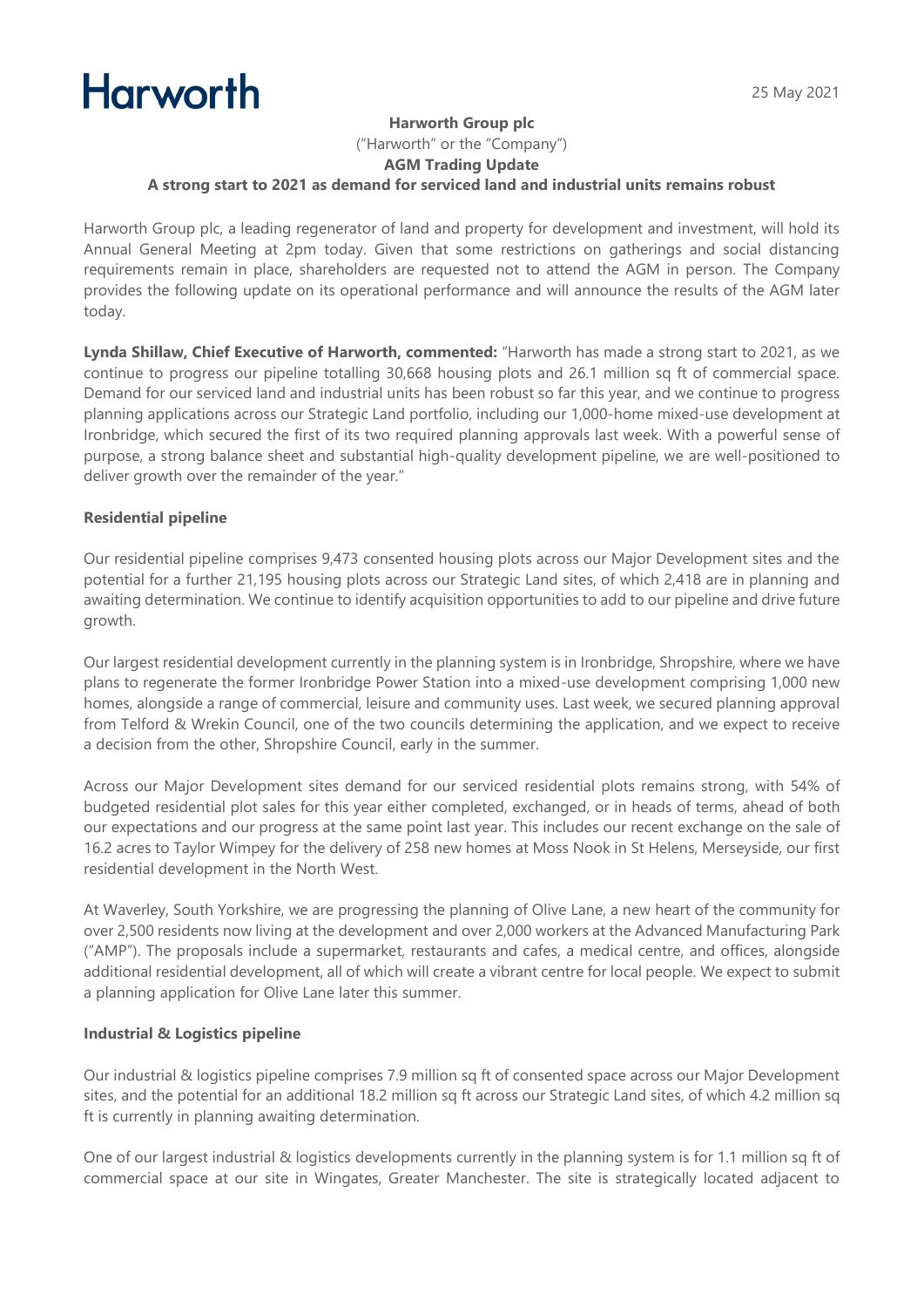Junction 6 of the M61 and in close proximity to Harworth's existing Logistics North site. We expect to receive a decision on our application in the second half of 2021. Elsewhere in our Strategic Land portfolio, we have continued land assembly works at our site in Ansty, Warwickshire, with the purchase of a 128-acre land parcel in January for £3.0 million. Once land assembly works are complete, we intend to submit a planning application for over 3.0 million sq ft of prime logistics space at the site, which is adjacent to Junction 2 of the M6 and the M69.

Across our Major Development sites, we are continuing the direct development of small-scale units and the sale of land plots for development, with 72% of budgeted industrial & logistics land sales for this year either completed, exchanged, or in heads of terms. Our development strategy includes the construction by Harworth of a 50,800 sq ft unit at Logistics North, which reached practical completion last week, and of 52,000 sq ft of manufacturing space across two units at the AMP in Waverley, which is due to commence shortly. At our site in Bardon Hill, Leicestershire, where we have outline planning consent for up to 350,000 sq ft of commercial space, we intend to commence the direct development of the first industrial units this summer. Elsewhere at the AMP, we sold a parcel of land to premium sportswear manufacturer, SBD Apparel, for the construction by Harworth of a new 100,000 sq ft facility, allowing SBD Apparel to consolidate its operations into a single site and increase its manufacturing output.

## **Income Generation portfolio**

Our Income Generation portfolio mainly comprises industrial Business Space and Natural Resources assets, providing a recurring rental income that covers our administrative expenses, finance costs and tax, in addition to asset management opportunities and the potential for capital value growth. So far in 2021, rent collection across our Business Space portfolio remains high at 98%, reflecting the strength of our diverse occupier base.

In April we acquired Towngate Business Park, Widnes for £12.7 million, reflecting a net initial yield of 7.1% and a reversionary yield of 9.4%. The asset provides 262,000 sq ft of fully-let industrial space across nine-industrial units, with easy access to the M62.

We continue to pursue opportunities to churn this portfolio, selling mature assets where we have completed asset management initiatives and recycling the proceeds into higher yielding opportunities where we can extract growth through active asset management and small-scale development.

#### **Strong balance sheet and financial position**

Harworth remains well-capitalised and we continue to manage our cashflows sustainably. As at 30 April 2021 we had net debt of £94.0 million (31 December 2020: £71.2 million), and a pro-forma LTV of 14.7% (31 December 2020: 11.5%), based on 31 December 2020 valuations. This continues to provide significant headroom and flexibility.

# **The Harworth Way**

As a leading master developer and regenerator, strong Environmental, Social and Governance ("ESG") credentials are central to Harworth's purpose and are encapsulated in "The Harworth Way". We have made significant progress in this area and, in April, we established an ESG Committee of the Board chaired by Angela Bromfield, our Senior Independent Director, to provide oversight, on behalf of the Board, in relation to the Group's ESG strategy, reporting, and activities. A particular focus for the Committee in the coming year will be the setting of appropriate ESG targets across our business, and enhancing the collection, monitoring and disclosure of the relevant data.